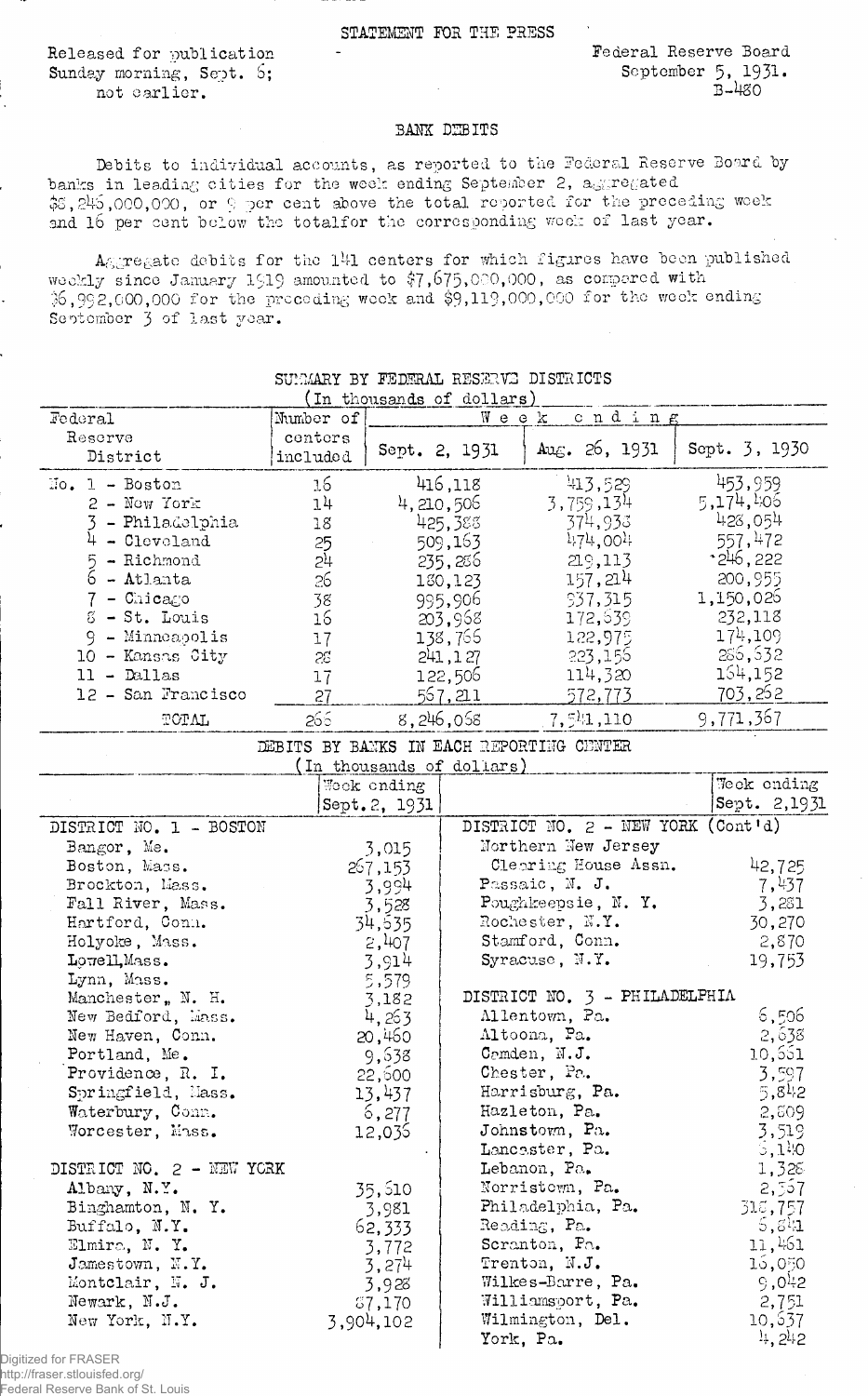## DEBITS BY BANKS IN EACH REPORTING CENTER

| (In thousands of dollars)  | $B-480a$        |                                     |                |
|----------------------------|-----------------|-------------------------------------|----------------|
|                            | Week ending     |                                     | Week ending    |
|                            | Sept.2,1931     |                                     | Sept. 2,1931   |
| DISTRICT NO. 4 - CLEVELAND |                 | DISTRICT NO. $5$ - ATLANTA (Contid) |                |
| Akron, Ohio                | 18,028          | Elberton, Ga.                       | 114 -          |
| Butler, Pa.                | 1,632           | Hattiesburg, Miss.                  | 819            |
| Canton, Ohio               | 7,683           | Jackson, Miss.                      | 3,103          |
| Cincinnati, Ohio           | 65,887          | Jacksonville, Fla.                  | 9,339          |
| Cleveland, Ohio            | 142,814         | Knoxville, Tenn.                    | 6,750          |
| Columbus, Ohio             | 28,222          | Macon, Ga.                          | 2,607          |
| Dayton, Ohio               | 13,831          | Meridian, Miss.                     | 1,176          |
| Erie, Pa.                  | 6,519           | Miami, Fla.                         | 3,535          |
| Franklin, Pa.              | 758             | Mobile, Ala.                        | 5,755          |
| Greensburg, Pa.            | 2,336           | Montgomery, Ala.                    | 3,093          |
| Hamilton, Ohio             | 2,870           | Nashville, Tenn.                    | 15,299         |
|                            | 862             |                                     | 274            |
| Homestead, Pa.             | 3,503           | Newnan, Ga.                         | 53,453         |
| Lexington, Ky.             |                 | New Orleans, La.                    |                |
| Lima, Ohio                 | 2,771           | Pensacola, Fla.                     | 1,165<br>5,711 |
| Lorain, Ohio               | 1,122           | Savannah, Ga.                       | 4,541          |
| Middletown, Ohio           | 1,690           | Tampa, Fla.                         |                |
| Oil City, Pa.              | 2,417           | Valdosta, Ga.                       | 984            |
| Pittsburgh, Pa.            | 159,738         | Vicksburg, Miss.                    | 852            |
| Springfield, Ohio          | 4,500           |                                     |                |
| Steubenville, Ohio         | 1,887           | DISTRICT NO. 7 - CHICAGO            |                |
| Toledo, Ohio               | 16,685          | Adrian, Mich.                       | 764            |
| Warren, Ohio               | 1,306           | Aurora, Ill.                        | 2,723          |
| Wheeling, W. Va.           | 8,597           | Battle Creek, Mich.                 | 3,230          |
| Youngstown, Ohio           | 11,692          | Bay City, Mich.                     | 1,973          |
| Zanesville, Ohio           | 1,763           | Bloomington, Ill.                   | 6,038          |
|                            |                 | Cedar Rapids, La.                   | 8,440          |
| DISTRICT NO. 5 - RICHMOND  |                 | Champaign-Urbana, Ill.              | 2,342          |
| Asheville, N. C.           | 2,662           | Chicago, Ill.                       | 508,744        |
| Baltimore, Md.             | 75,906          | Danville, Ill.                      | 1,974          |
| Charleston, S. C.          | 3,886           | Davenport, Ia.                      | 7,756          |
| Charleston, W. Va.         | 7,357           | Decatur, Ill.                       | 3,317          |
| Charlotte, N. C.           | 9,878           | Des Moines, Ia.                     | 12,757         |
| Columbia, S. C.            | 3,588           | Detroit, Mich.                      | 147,467        |
| Cumberland, Md.            | 1,776           | Dubuque, Iowa                       | 2,700          |
| Danville, Va.              | 1,230           | Flint, Mich.                        | 7,611          |
| Durham, N. C.              | 5,348           | Fort Wayne, Ind.                    | 7,263          |
| Greensboro, N. C.          | 3,638           | Gary, Ind.                          | 2,583          |
|                            | 2,571           | Grand Rapids, Mich.                 | 14,394         |
| Greenville, S. C.          | 1,563           |                                     | 2,507          |
| Hagerstown, Md.            | 3,438           | Green Bay, Wis.                     | 1,297          |
| Huntington, W. Va.         | 3,439           | Hammond, Ind.                       | 31,465         |
| Lynchburg, Va.             |                 | Indianapolis, Ind.                  | $-4,117$       |
| Newport News, Va.          | 2,559<br>10,726 | Jackson, Mich.                      | 4,471          |
| Norfolk, Va.               | 908             | Kalamazoo, Mich.                    |                |
| Portsmouth, Va.            | 4,156           | Lansing, <i>Mich.</i>               | 4,785          |
| Raleigh, N. C.             |                 | Mason City, Iowa                    | 1,900          |
| Richmond, Va.              | 28,169          | Milwaukee, Wis.                     | 50,197         |
| Rornoke, Va.               | 5,856           | Moline, Ill.                        | 1,577          |
| Spartanburg, S. C.         | 1,901           | Muscatine, Ia.                      | 1,251          |
| Washington, D. C.          | 45,829          | Oshkosh, Wis.                       | 2,052          |
| Wilmington, N. C.          | 2,485           | Peoria, Ill.                        | 8,373          |
| Winston-Salem, N. C.       | 6,257           | Rockford, Ill.                      | 4,215          |
|                            |                 | Saginaw, Mich.                      | 4,463          |
| DISTRICT NO. 6 - ATLANTA   |                 | Sheboygan, Wis.                     | 2,580          |
| Albany, Ga.                | 677.            | Sioux City, Iowa                    | 8,792          |
| Atlanta, Ga.               | 26,363          | South Bend, Ind.                    | 5,985          |
| Augusta, Ga.               | 3,392           | Springfield, Ill.                   | 6,329          |
| Birmingham, Ala.           | 19,660          | Terre Haute, Ind.                   | 3,481          |
| Brunswick, Ga.             | 483             | Waterloo, Iowa                      | 2,991          |
| Chattanooga, Tenn.         | 7,341           |                                     |                |
| Columbus, Ga.              | 2,062           |                                     |                |
| Dothan, Ala.               | 565             |                                     |                |

 $\lambda$ 

 $\bar{z}$ 

 $\ddot{\phantom{a}}$ 

Digitized for FRASER http://fraser.stlouisfed.org/

Federal Reserve Bank of St. Louis

 $\overline{\phantom{a}}$